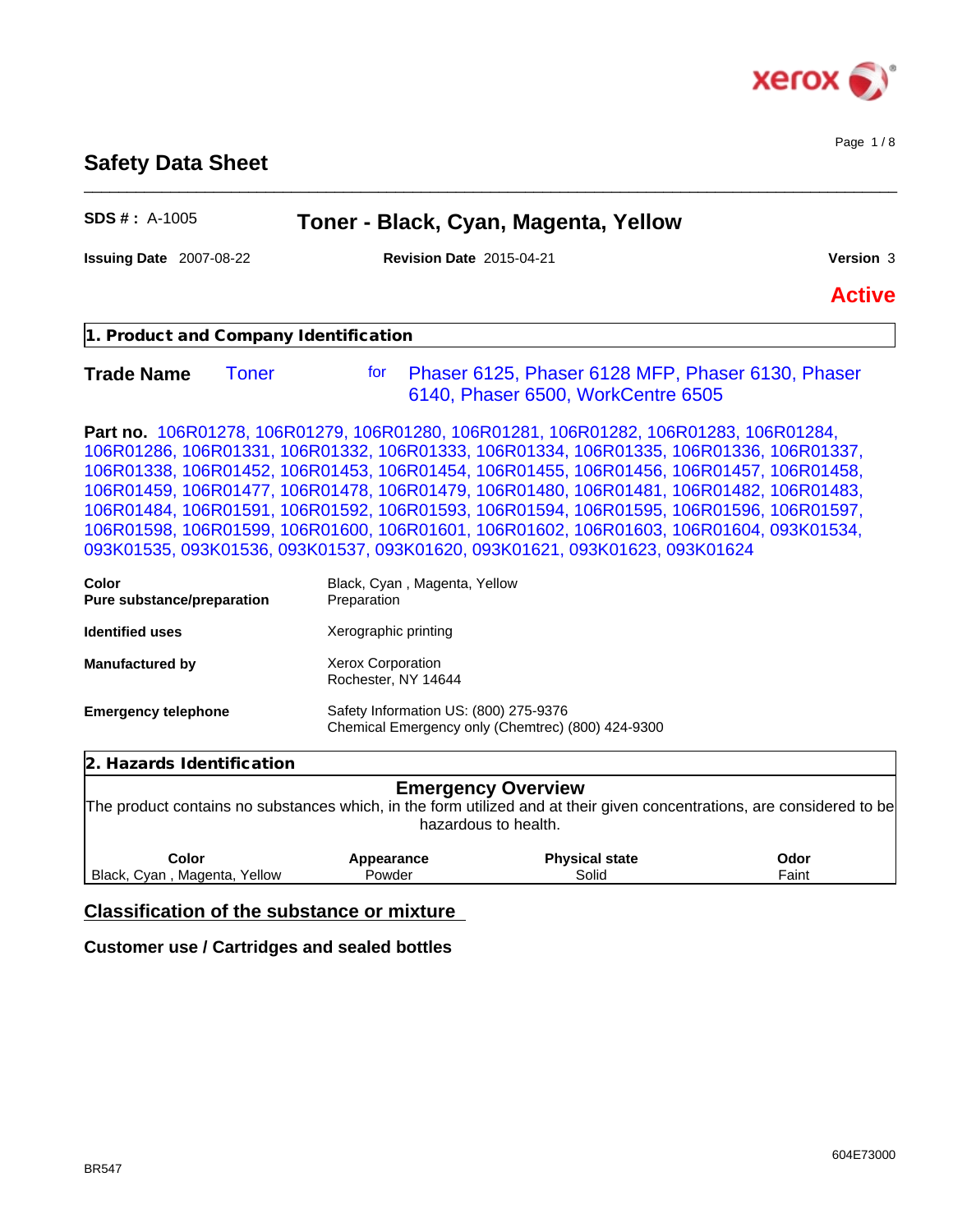

| <b>SDS #</b> : $A-1005$                                             | Toner - Black, Cyan, Magenta, Yellow                                                                                                                                                                                                                                                                                                 | Page $2/8$ |
|---------------------------------------------------------------------|--------------------------------------------------------------------------------------------------------------------------------------------------------------------------------------------------------------------------------------------------------------------------------------------------------------------------------------|------------|
| <b>OSHA Hazard Classification</b>                                   | This product is an article which contains a mixture / preparation in powder form. Safety<br>information is given for exposure to the article as sold and used by the customer. Intended<br>use of the product is not expected to result in exposure to the mixture / preparation based<br>on the packaging and method of dispensing. |            |
|                                                                     | While this material is not considered hazardous by the OSHA hazard Communication<br>Standard (29 CFR 1910.1200), this SDS contains valuable information for the safe handling<br>and proper use of the product. This SDS should be retained and made available to<br>employees and other users of this product.                      |            |
| Label elements                                                      |                                                                                                                                                                                                                                                                                                                                      |            |
| <b>Signal Word</b>                                                  | None                                                                                                                                                                                                                                                                                                                                 |            |
| <b>Hazard Statements</b>                                            | None required                                                                                                                                                                                                                                                                                                                        |            |
| <b>Precautionary Statements</b>                                     | None required                                                                                                                                                                                                                                                                                                                        |            |
| <b>Potential Health Effects</b>                                     |                                                                                                                                                                                                                                                                                                                                      |            |
| <b>Principle Routes of Exposure</b><br><b>Acute toxicity</b>        | Inhalation                                                                                                                                                                                                                                                                                                                           |            |
| Eyes                                                                | No known effect                                                                                                                                                                                                                                                                                                                      |            |
| <b>Skin</b>                                                         | No known effect                                                                                                                                                                                                                                                                                                                      |            |
| <b>Inhalation</b>                                                   | No known effect                                                                                                                                                                                                                                                                                                                      |            |
| Ingestion                                                           | No known effect                                                                                                                                                                                                                                                                                                                      |            |
| <b>Chronic effects</b>                                              |                                                                                                                                                                                                                                                                                                                                      |            |
| <b>Main symptoms</b>                                                | Overexposure may cause:                                                                                                                                                                                                                                                                                                              |            |
|                                                                     | mild respiratory irritation similar to nuisance dust.<br>None under normal use conditions                                                                                                                                                                                                                                            |            |
| <b>Aggravated medical conditions</b><br><b>Environmental hazard</b> | The environmental impact of this product has not been fully investigated. However, this                                                                                                                                                                                                                                              |            |
|                                                                     | preparation is not expected to present significant adverse environmental effects.                                                                                                                                                                                                                                                    |            |

## 3. Composition/Information on Ingredients

**Product Description** This formulation represents multiple colors and the component list includes multiple pigments. The actual toner formulation for each color will differ only in the pigment used.

| <b>Chemical Name</b>  | <b>CAS-No</b> | Weight % |
|-----------------------|---------------|----------|
| Polymer               | 292629-36-8   | 70-80    |
| Paraffin wax          | 8002-74-2     | $1 - 10$ |
| Carbon Black          | 1333-86-4     | $0 - 10$ |
| <b>Yellow Pigment</b> | 6358-31-2     | $0 - 10$ |
| Amorphous silica      | 7631-86-9     | $<$ 10   |
| Cyan pigment          | 147-14-8      | $0 - 10$ |
| Magenta Pigment       | 980-26-7      | $0 - 10$ |
| Titanium dioxide      | 13463-67-7    | 0-1      |

## 4. First Aid Measures

General advice **For external use only.** When symptoms persist or in all cases of doubt seek medical advice. Show this material safety data sheet to the doctor in attendance.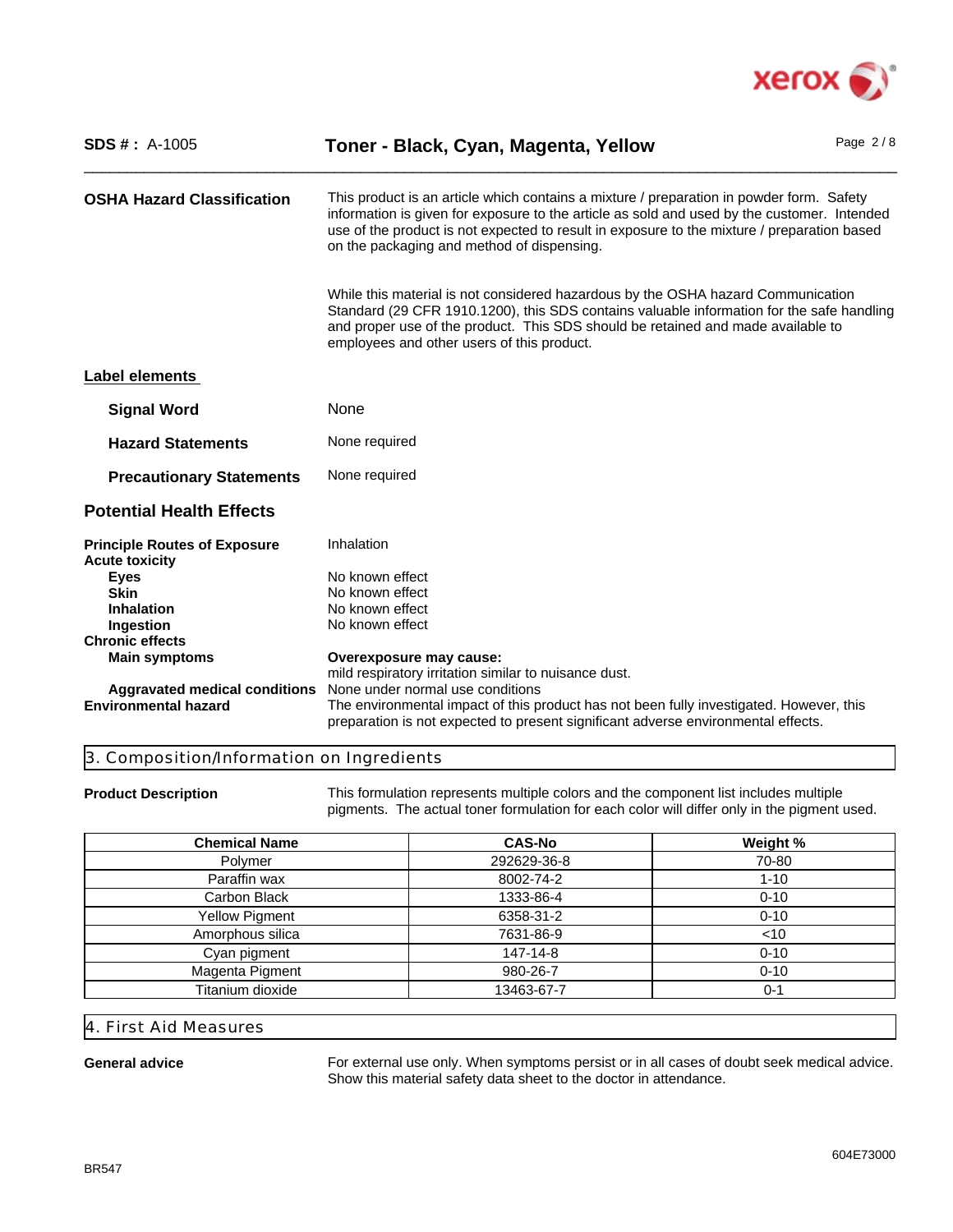

| <b>SDS #: A-1005</b>                                                                                       |                                          | Toner - Black, Cyan, Magenta, Yellow                                                                                                                                   | Page $3/8$ |
|------------------------------------------------------------------------------------------------------------|------------------------------------------|------------------------------------------------------------------------------------------------------------------------------------------------------------------------|------------|
| Eye contact                                                                                                |                                          | Immediately flush with plenty of water. After initial flushing, remove any contact lenses and<br>continue flushing for at least 15 minutes                             |            |
| <b>Skin contact</b>                                                                                        | Wash skin with soap and water            |                                                                                                                                                                        |            |
| <b>Inhalation</b>                                                                                          | Move to fresh air                        |                                                                                                                                                                        |            |
| Ingestion                                                                                                  |                                          | Rinse mouth with water and afterwards drink plenty of water or milk                                                                                                    |            |
| Notes to physician                                                                                         | Treat symptomatically                    |                                                                                                                                                                        |            |
| <b>Protection of first-aiders</b>                                                                          | No special protective equipment required |                                                                                                                                                                        |            |
| 5. Fire-Fighting Measures                                                                                  |                                          |                                                                                                                                                                        |            |
| <b>Flammable properties</b>                                                                                |                                          | Not flammable. Will not readily ignite                                                                                                                                 |            |
| <b>Flash point</b>                                                                                         |                                          | Not applicable                                                                                                                                                         |            |
| Suitable extinguishing media                                                                               |                                          | Use water spray or fog; do not use straight streams, Foam                                                                                                              |            |
| Unsuitable extinguishing media                                                                             |                                          | Do not use a solid water stream as it may scatter and spread fire                                                                                                      |            |
| Specific hazards arising from the chemical                                                                 |                                          |                                                                                                                                                                        |            |
| <b>Hazardous combustion products</b>                                                                       |                                          | Hazardous decomposition products due to incomplete<br>combustion<br>Carbon oxides<br>Nitrogen oxides (NOx)                                                             |            |
| <b>Explosion Data</b><br><b>Sensitivity to Mechanical Impact</b><br><b>Sensitivity to Static Discharge</b> |                                          | Not impact sensitive<br>Fine dust dispersed in air, in sufficient concentrations, and in the<br>presence of an ignition source is a potential dust explosion<br>hazard |            |

## **Protective Equipment and Precautions for Firefighters**

In the event of fire and/or explosion do not breathe fumes. Wear fire/flame resistant/retardant clothing. Use self-contained pressure-demand breathing apparatus if needed to prevent exposure to smoke or airborne toxins.

| 6. Accidental Release Measures   |                                                                                                                                                                              |  |
|----------------------------------|------------------------------------------------------------------------------------------------------------------------------------------------------------------------------|--|
| <b>Personal Precautions</b>      | Avoid breathing dust                                                                                                                                                         |  |
| <b>Environmental Precautions</b> | No special environmental precautions required                                                                                                                                |  |
| <b>Methods for containment</b>   | Prevent dust cloud                                                                                                                                                           |  |
| Methods for cleaning up          | Prevent dust cloud. Sweep up or vacuum up spillage and collect in suitable container for<br>disposal. Use non-sparking tools and equipment.                                  |  |
| <b>Other Information</b>         | The environmental impact of this product has not been fully investigated. However, this<br>preparation is not expected to present significant adverse environmental effects. |  |
| 7. Handling and Storage          |                                                                                                                                                                              |  |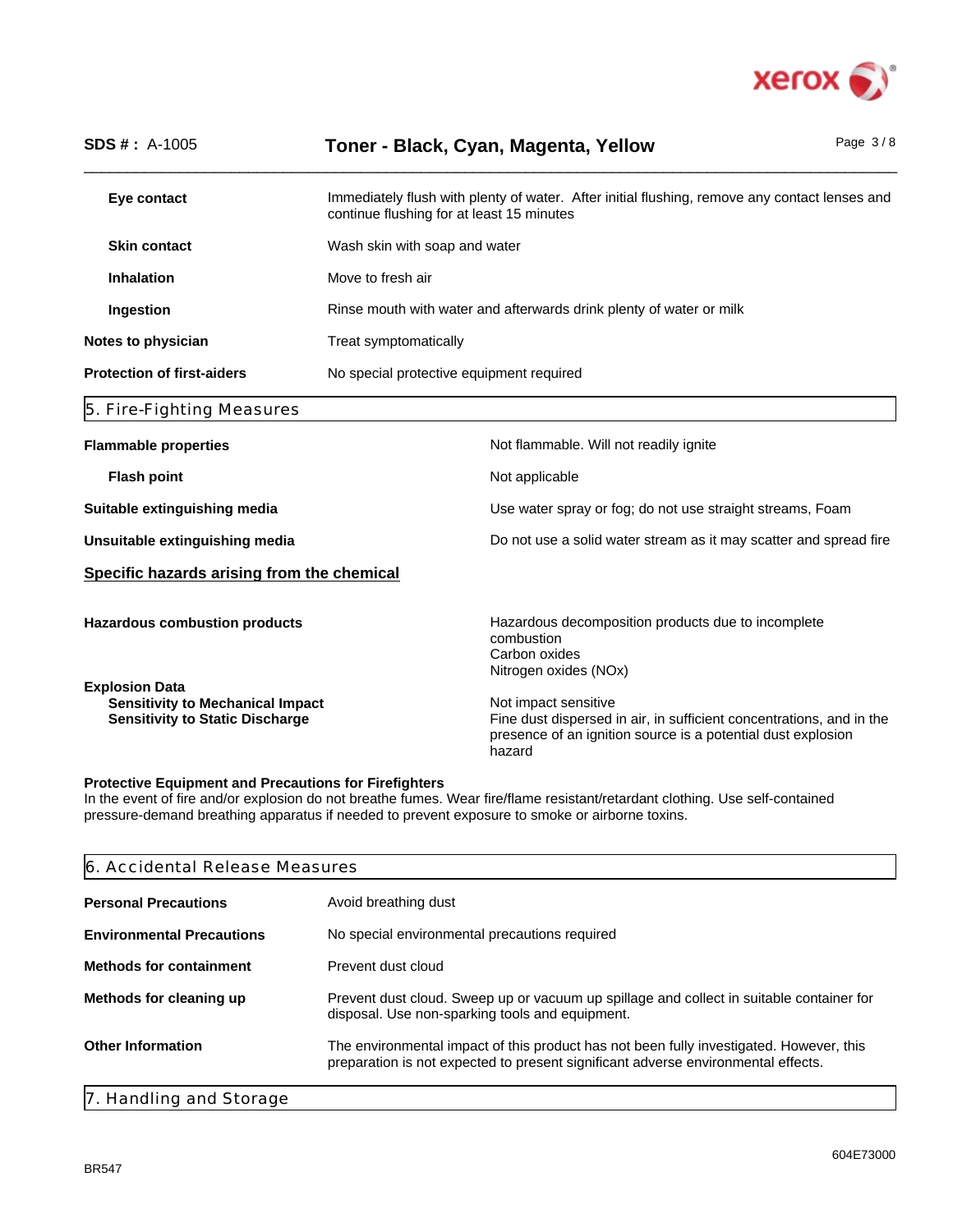

| $SDS #: A-1005$                                 | Toner - Black, Cyan, Magenta, Yellow                                                                                                     | Page $4/8$ |
|-------------------------------------------------|------------------------------------------------------------------------------------------------------------------------------------------|------------|
| Advice on safe handling                         | Handle in accordance with good industrial hygiene and safety practice<br>Avoid dust accumulation in enclosed space<br>Prevent dust cloud |            |
| <b>Technical measures/Storage</b><br>conditions | Keep container tightly closed in a dry and well-ventilated place<br>Store at room temperature                                            |            |
| <b>Hygiene measures</b>                         | None under normal use condtions                                                                                                          |            |
| 8. Exposure Controls/Personal Protection        |                                                                                                                                          |            |

## **Exposure guidelines**

**Product information**

| <b>ACGIH TLV TWA</b>        | 10 mg/m <sup>3</sup> (inhalable particles) |
|-----------------------------|--------------------------------------------|
| <b>ACGIH TLV TWA</b>        | 3 mg/m <sup>3</sup> (respirable dust)      |
| <b>OSHA PEL TWA</b>         | 15 mg/m <sup>3</sup> (total dust)          |
| <b>OSHA PEL TWA</b>         | 5 mg/m <sup>3</sup> (respirable dust)      |
| <b>Xerox Exposure Limit</b> | 2.5 mg/m <sup>3</sup> (total dust)         |
| <b>Xerox Exposure Limit</b> | 0.4 mg/m <sup>3</sup> (respirable dust)    |
| .                           |                                            |

## **Other Information**

The results obtained from a Xerox sponsored Chronic Toner Inhalation Study demonstrated no lung changes in rats for the lowest (1 mg/m<sup>3</sup> ) exposure level (the level most relevant to potential human exposure). A very slight degree of fibrosis was noted in 25% of animals at the middle (4mg/m<sup>3</sup>) exposure level, while a slight degree of fibrosis was noted in all the animals at the highest (16 mg/m<sup>3</sup> ) exposure level. These findings are attributed to "lung overloading", a generic response to excessive amounts of any dust retained in the lungs for a prolonged period. This study was conducted using a special test toner to comply with an EPA testing protocol.

## **Occupational Exposure Controls**

**Engineering measures** None under normal use conditions

## **Personal Protective Equipment**

## **Customer use / Cartridges and sealed bottles**

| <b>Respiratory protection</b> | No special protective equipment required |
|-------------------------------|------------------------------------------|
| <b>Eye/Face protection</b>    | No special protective equipment required |
| Skin and body protection      | No special protective equipment required |
| <b>Hand protection</b>        | No special protective equipment required |

## 9. Physical and Chemical Properties

| Appearance         | Powder                    | Odor                  | Faint                        |
|--------------------|---------------------------|-----------------------|------------------------------|
| Odor threshold     | Not applicable            | <b>Physical state</b> | Solid                        |
| рH                 | Not applicable            | Color                 | Black, Cyan, Magenta, Yellow |
| <b>Flash point</b> | Not applicable            | <b>Boiling</b>        | Not applicable               |
|                    |                           | point/range           |                              |
| Softening point    | 49 - 60 °C / 120 - 140 °F | <b>Autoignition</b>   | Not applicable               |
|                    |                           | temperature           |                              |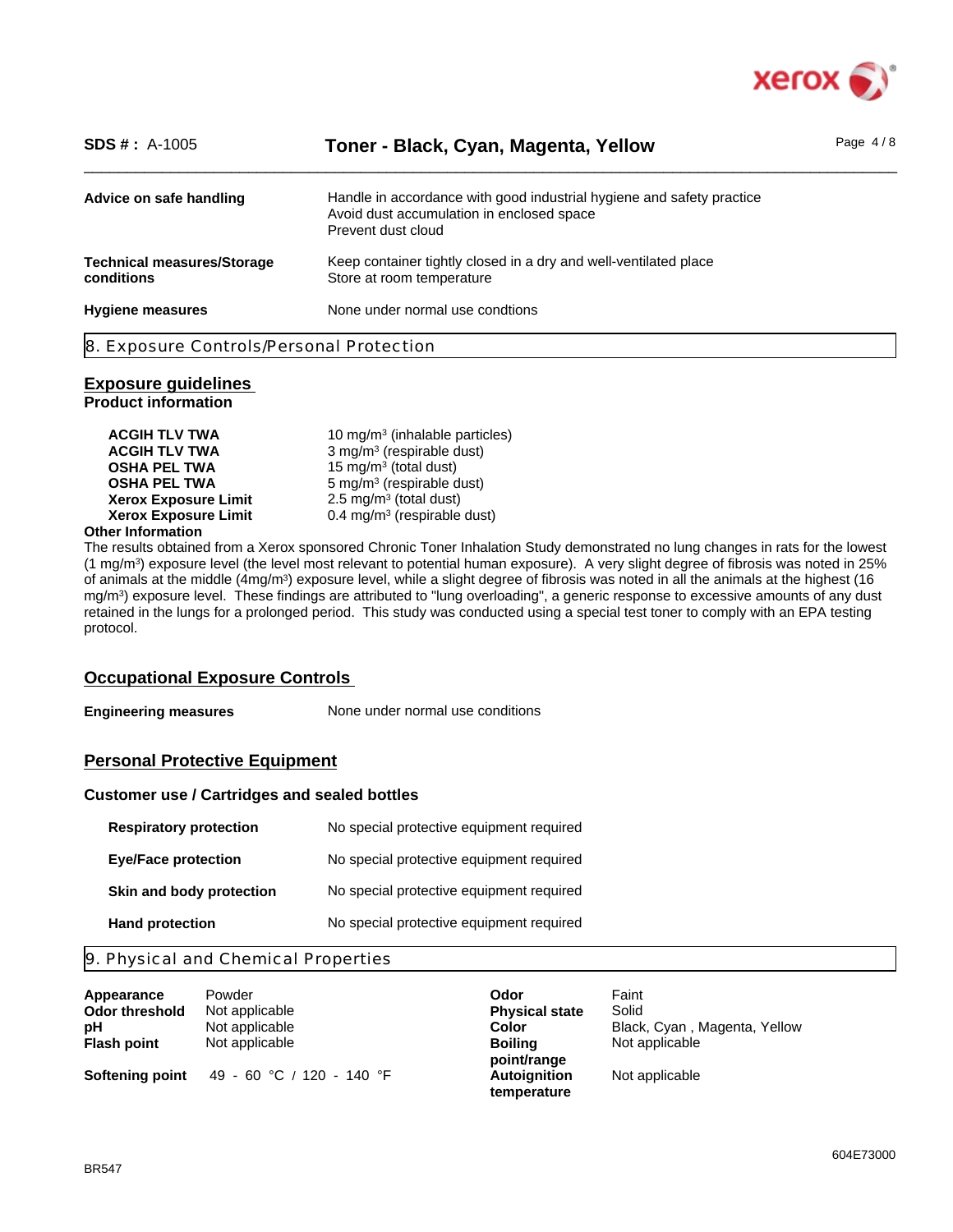

# SDS #: A-1005 **Toner - Black, Cyan, Magenta, Yellow** Page 5/8

| <b>Flammability Limits in Air</b>                      | Not applicable                                                                                                                                                    |  |
|--------------------------------------------------------|-------------------------------------------------------------------------------------------------------------------------------------------------------------------|--|
| <b>Explosive properties</b>                            | Fine dust dispersed in air, in sufficient concentrations, and in the presence of an ignition                                                                      |  |
|                                                        | source is a potential dust explosion hazard.                                                                                                                      |  |
| Vapor pressure                                         | Not applicable<br>Not applicable                                                                                                                                  |  |
| Vapor density<br><b>Water solubility</b>               | Negligible                                                                                                                                                        |  |
| <b>Viscosity</b>                                       | Not applicable                                                                                                                                                    |  |
| <b>Partition coefficient</b>                           | Not applicable                                                                                                                                                    |  |
| <b>Evaporation rate</b>                                | Not applicable                                                                                                                                                    |  |
| <b>Melting point/range</b>                             | Not determined                                                                                                                                                    |  |
| <b>Freezing point</b>                                  | Not applicable                                                                                                                                                    |  |
| <b>Decomposition temperature</b>                       | Not determined                                                                                                                                                    |  |
| <b>Specific gravity</b>                                | $\sim$ 1                                                                                                                                                          |  |
| 10. Stability and Reactivity                           |                                                                                                                                                                   |  |
| <b>Reactivity</b>                                      | No dangerous reaction known under conditions of normal use                                                                                                        |  |
| <b>Stability</b>                                       | Stable under normal conditions                                                                                                                                    |  |
| Incompatible products                                  | None                                                                                                                                                              |  |
| <b>Conditions to Avoid</b>                             | Prevent dust cloud<br>Fine dust dispersed in air, in sufficient concentrations, and in the presence of an ignition<br>source is a potential dust explosion hazard |  |
| Hazardous Decomposition Products None under normal use |                                                                                                                                                                   |  |
| Hazardous polymerization                               | Hazardous polymerization does not occur                                                                                                                           |  |
| <b>Hazardous reactions</b>                             | None under normal processing                                                                                                                                      |  |

The toxicity data noted below is based on the test results of similar reprographic materials.

| <b>Acute toxicity</b>                |                                                                                      |                                              |            |  |  |
|--------------------------------------|--------------------------------------------------------------------------------------|----------------------------------------------|------------|--|--|
| <b>Product information</b>           |                                                                                      |                                              |            |  |  |
| <b>Irritation</b>                    |                                                                                      | No skin irritation, No eye irritation        |            |  |  |
| LD50 Oral                            | $> 5$ g/kg (rat)                                                                     |                                              |            |  |  |
| <b>LD50 Dermal</b>                   | $> 5$ g/kg (rabbit)                                                                  |                                              |            |  |  |
| <b>LC50 Inhalation:</b>              |                                                                                      | $> 5$ mg/L (rat, 4 hr)                       |            |  |  |
| Eyes                                 | No known effect                                                                      |                                              |            |  |  |
| <b>Skin</b>                          | No known effect                                                                      |                                              |            |  |  |
| <b>Inhalation</b>                    |                                                                                      | No known effect                              |            |  |  |
| Ingestion                            |                                                                                      | No known effect                              |            |  |  |
| <b>Chronic toxicity</b>              |                                                                                      |                                              |            |  |  |
| <b>Product information</b>           |                                                                                      |                                              |            |  |  |
| <b>Chronic effects</b>               |                                                                                      | No known effects under normal use conditions |            |  |  |
| <b>Main symptoms</b>                 | <b>Overexposure may cause:</b> mild respiratory irritation similar to nuisance dust. |                                              |            |  |  |
| <b>Aggravated medical conditions</b> | None under normal use conditions                                                     |                                              |            |  |  |
| Carcinogenicity                      | See "Other Information" in this section.                                             |                                              |            |  |  |
| <b>Chemical Name</b>                 |                                                                                      | <b>IARC</b>                                  | <b>NTP</b> |  |  |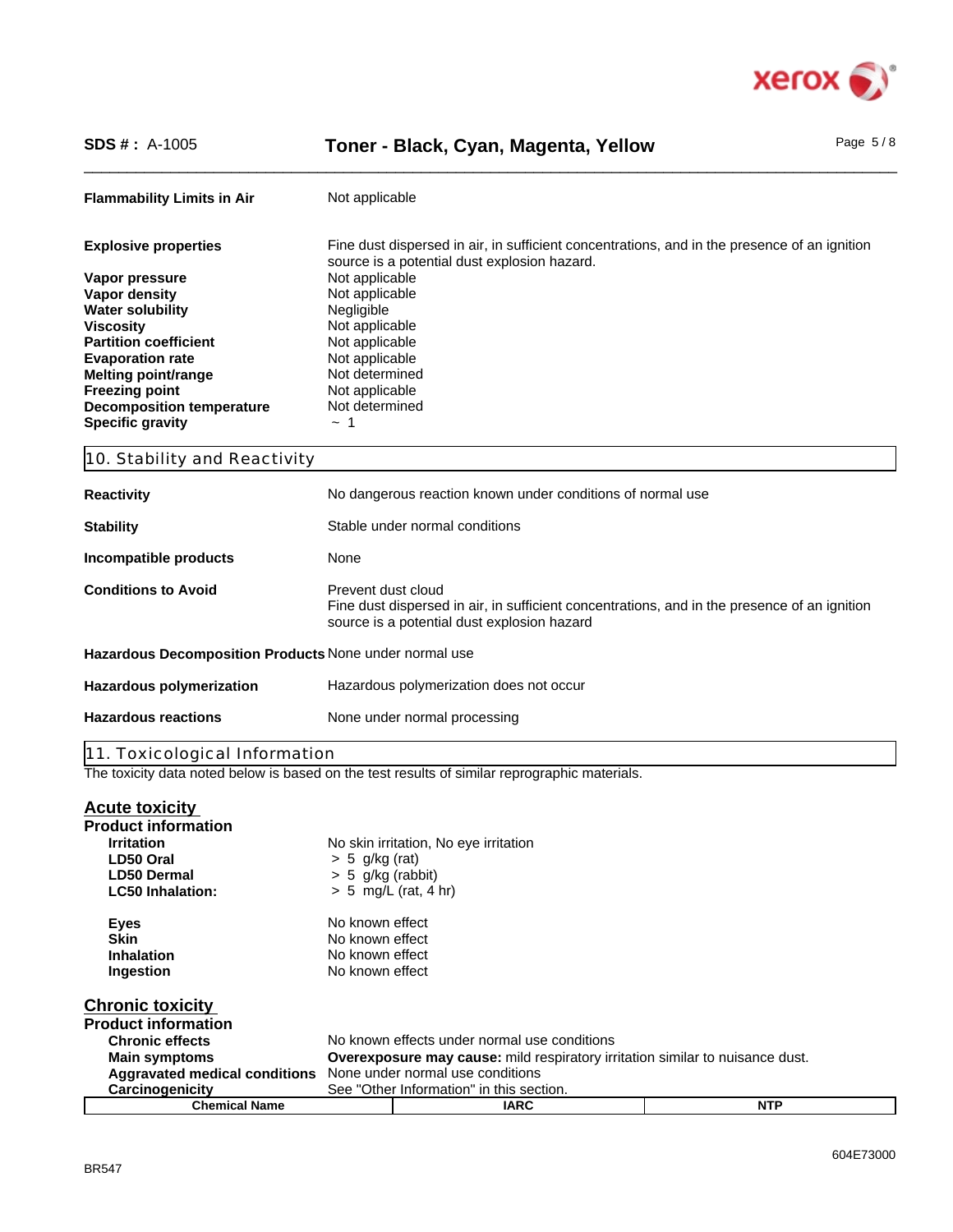

## SDS #: A-1005 **Toner - Black, Cyan, Magenta, Yellow** Page 6/8

| `orb,<br>. . г                                      | n r<br>-- |  |
|-----------------------------------------------------|-----------|--|
| $- \cdot$ .<br><b>Fitar</b><br><br>dioxide<br>aurr. | n r<br>-- |  |

## **Other information**

The IARC (International Agency for Research on Cancer) has listed carbon black as "possibly carcinogenic to humans". The classification is based on studies evaluating pure, "free" carbon black. In contrast, toner is a formulation composed of specially prepared polymer and a small amount of carbon black (or other pigment). In the process of making toner, the small amount of carbon black becomes encapsulated within a matrix. Xerox has performed extensive testing of toner, including a chronic bioassay (test for potential carcinogenicity). Exposure to toner did not produce evidence of cancer in exposed animals. The results were submitted to regulatory agencies and published extensively.

The IARC (International Agency for Research on Cancer) has listed titanium dioxide as "possibly carcinogenic to humans". The classification is based on studies in rats using pure, unbound TiO2. Based on the review of available study results, when this product is used as intended, Xerox has concluded that the presence of titanium dioxide in this mixture does not present an increased risk of lung cancer or chronic respiratory disease.

| <b>Other toxic effects</b>  |                                          |
|-----------------------------|------------------------------------------|
| <b>Product information</b>  |                                          |
| <b>Sensitization</b>        | No sensitization responses were observed |
| <b>Mutagenic effects</b>    | Not mutagenic in AMES Test               |
| <b>Target organ effects</b> | None known                               |
| Other adverse effects       | None known                               |
| <b>Aspiration Hazard</b>    | Not applicable                           |

## 12. Ecological Information

#### **Ecotoxicity**

The environmental impact of this product has not been fully investigated. However, this preparation is not expected to present significant adverse environmental effects.

| 13. Disposal Considerations   |                                                                                                                                                                                                                                                                                                                                                                                                                                                                                                                                 |  |
|-------------------------------|---------------------------------------------------------------------------------------------------------------------------------------------------------------------------------------------------------------------------------------------------------------------------------------------------------------------------------------------------------------------------------------------------------------------------------------------------------------------------------------------------------------------------------|--|
| <b>Waste Disposal Methods</b> | This material, as supplied, is not a hazardous waste according to Federal regulations (40)<br>CFR 261). This material could become a hazardous waste if it is mixed with or otherwise<br>comes in contact with a hazardous waste, if chemical additions are made to this material, or<br>if the material is processed or otherwise altered. Consult 40 CFR 261 to determine whether<br>the altered material is a hazardous waste. Consult the appropriate state, regional, or local<br>regulations for additional requirements. |  |
| Contaminated packaging        | Dispose of in accordance with local regulations.                                                                                                                                                                                                                                                                                                                                                                                                                                                                                |  |
| 14. Transport Information     |                                                                                                                                                                                                                                                                                                                                                                                                                                                                                                                                 |  |
| <b>Note</b>                   | This material is not subject to regulation as a hazardous material for shipping.                                                                                                                                                                                                                                                                                                                                                                                                                                                |  |

## 15. Regulatory Information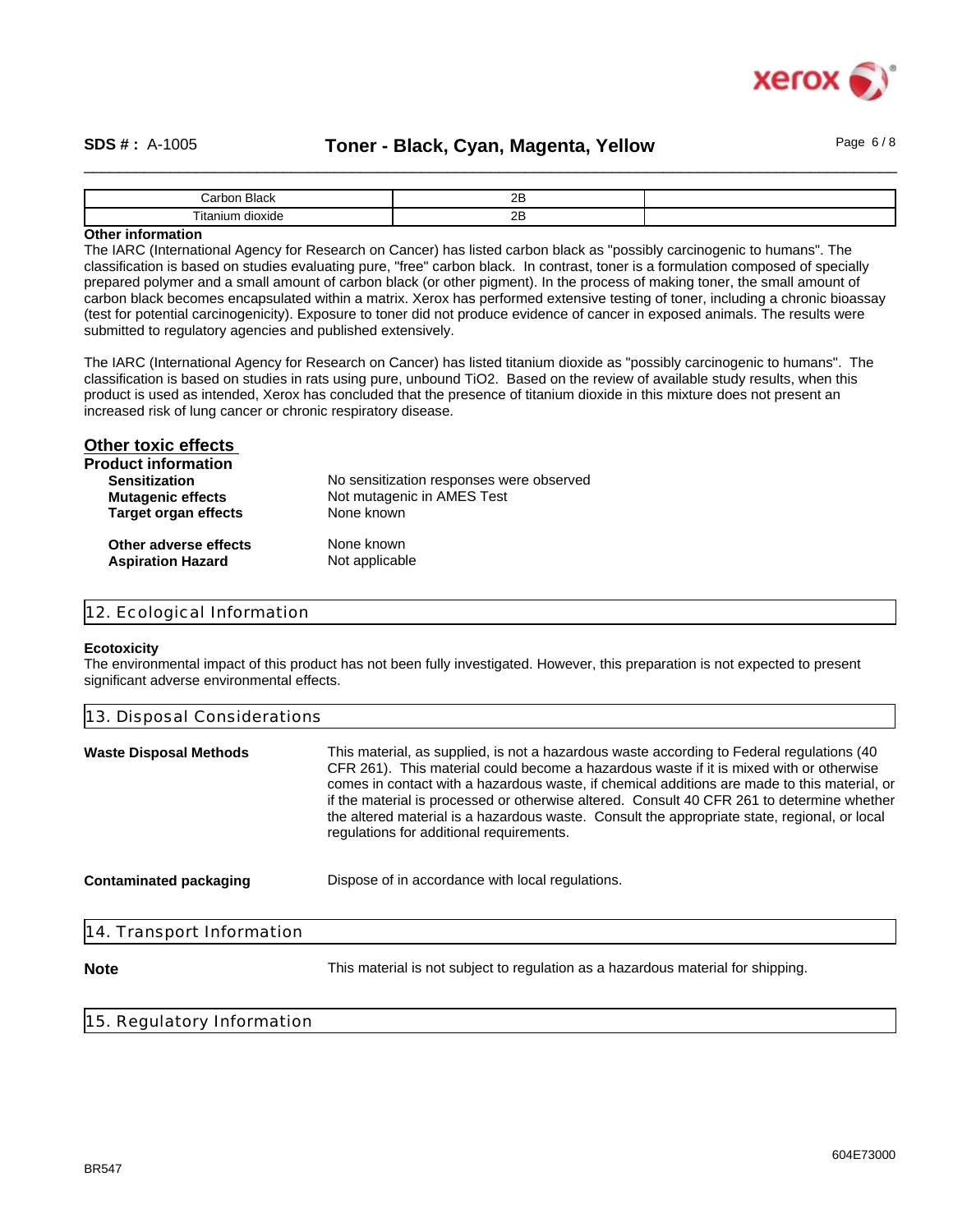

## **OSHA Regulatory Status**

This product is an article which contains a mixture / preparation in powder form. Safety information is given for exposure to the article as sold and used by the customer. Intended use of the product is not expected to result in exposure to the mixture / preparation based on the packaging and method of dispensing.

While this material is not considered hazardous by the OSHA hazard Communication Standard (29 CFR 1910.1200), this SDS contains valuable information for the safe handling and proper use of the product. This SDS should be retained and made available to employees and other users of this product.

### **International Inventories**

| <b>TSCA</b>     | Complies |
|-----------------|----------|
| <b>DSL/NDSL</b> | Complies |

## **U.S. Federal Regulations**

## **SARA 313**

Section 313 of Title III of the Superfund Amendments and Reauthorization Act of 1986 (SARA). This product does not contain any chemicals which are subject to the reporting requirements of the Act and Title 40 of the Code of Federal Regulations, Part 372. **Clean Water Act**

This product is not regulated as a pollutant pursuant to the Clean Water Act (40 CFR 122.21 and 40 CFR 122.42).

**Clean Air Act, Section 112 Hazardous Air Pollutants (HAPs) (see 40 CFR 61)**

This product is not regulated as a hazardous air pollutant (HAPS) under Section 112 of the Clean Air Act Amendments of 1990. **CERCLA**

This material, as supplied, does not contain any substances regulated as hazardous substances under the Comprehensive Environmental Response Compensation and Liability Act (CERCLA) (40 CFR 302) or the Superfund Amendments and Reauthorization Act (SARA) (40 CFR 355). There may be specific reporting requirements at the local, regional, or state level pertaining to releases of this material.

### **TSCA**

TSCA 12(b) does not apply to this product.

### **U.S. State Regulations**

### **California Proposition 65**

Carbon black is regulated under California Proposition 65 only if in the form of "airborne, unbound particles of respirable size". Toner products do not contain carbon black in the form of "airborne, unbound particles of respirable size". Therefore, the requirements of Proposition 65 do not apply to this product.

Titanium dioxide is regulated under California Proposition 65 only if a product results in exposure in the form of "airborne, unbound particles of respirable size". Toner products do not result in exposure to titanium dioxide in the form of "airborne, unbound particles of respirable size". Therefore, the requirements of Proposition 65 do not apply to this product.

| <b>Chemical Name</b> | <b>CAS-No</b>  | <b>California Prop. 65</b> |
|----------------------|----------------|----------------------------|
| ⊦ Black<br>Carbon    | 3-86-4<br>イウウウ | Carcinogen                 |
| Titanium dioxide     | 13463-67-7     | Carcinogen                 |

## **U.S. State Right-to-Know Regulations**

Although this product contains substances included in some U.S. State Right-to-Know regulations, the particles are bound in a unique matrix and, therefore, the product does not pose any specific hazard.

## **Canada**

**This product has been classified in accordance with the hazard criteria of the Controlled Products Regulations (CPR) and the SDS contains all the information required by the CPR.**

| 16. Other Information |            |  |
|-----------------------|------------|--|
| <b>Issuing Date</b>   | 2007-08-22 |  |
| <b>Revision Date</b>  | 2015-04-21 |  |